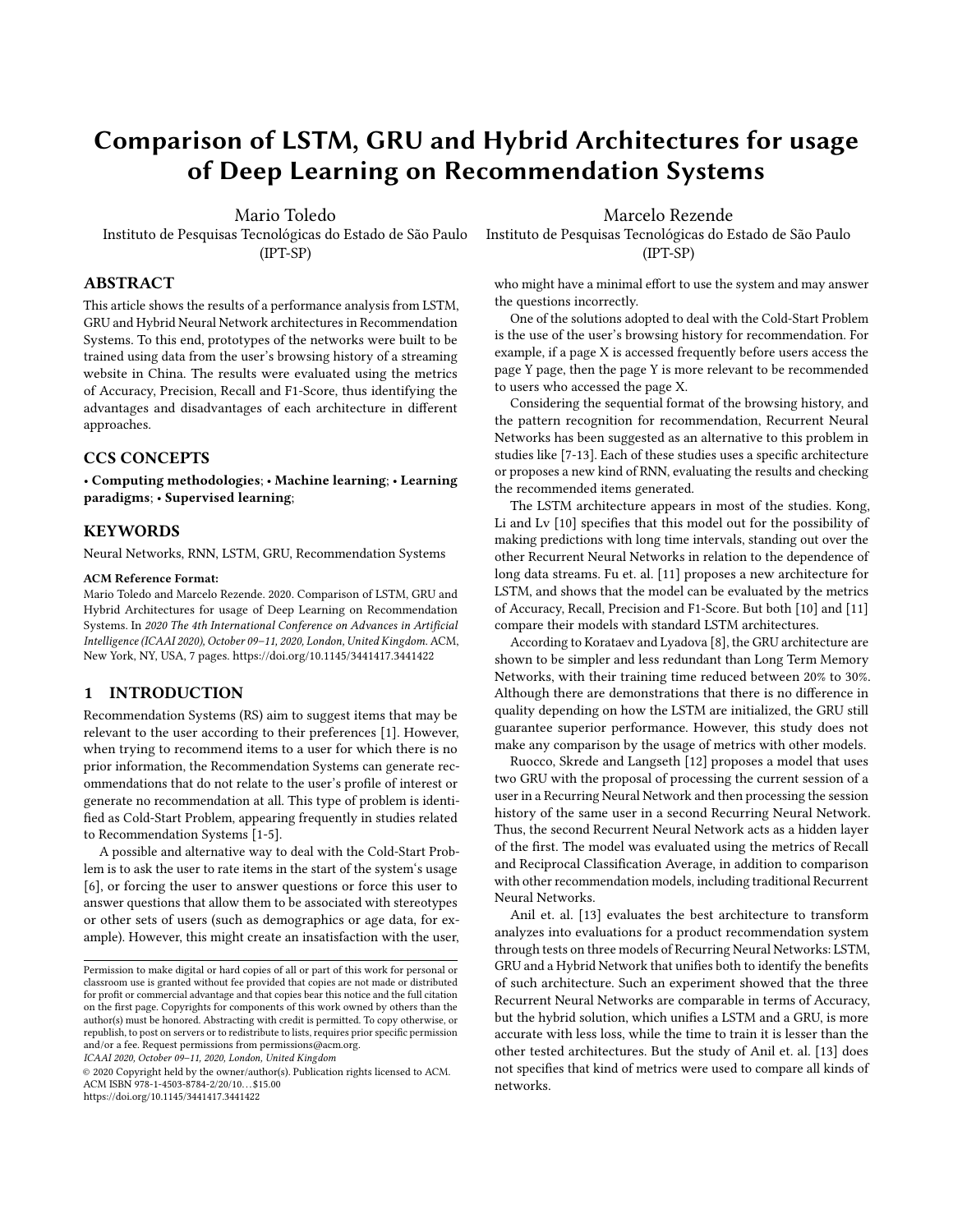However, all these studies do not identify which Recurrent Neural Network architecture perform better within in the context of Cold-Start Problem or what are the advantages and disadvantages among the other architectures. Taking this into consideration, this article shows the results of a performance analysis between LSTM, GRU and Hybrid Networks architectures, frequently identified in other researches related to the context of using the user session data to generate recommendations.

In order to identify the architecture and variables that has the best performance for this kind of situation, prototypes were built based on each of the architectures, using the same database as an input, obtained through a public database of a Chinese website of live streaming [\[11\]](#page-6-7), and evaluating the results from the metrics of Accuracy, Recall, Precision and F1-Score used in [\[11\]](#page-6-7).

# 2 METHODOLOGY

The experiment had different stages. Firstly, the data went through an analysis process, identifying the peaks of access and the cases that may interfere with the final results of this work. From the analysis, the data was adapted for the execution of the prototypes, divided into a base for training and another for testing. Then, the construction of the prototypes was carried out based on the data collected through the State of the Art, defining the input parameters for each one and the specific parameters of each architecture. Finally, the three prototypes were executed independently using the adapted data and generating their results in specific directories.

The data used in this experiment represents the browsing history of a Chinese live streaming website, as used in the work of [\[11\]](#page-6-7) and made publicly available through the Kaggle website. Each line of the data file represents a user's navigation sequence, containing numeric identifiers for each page visited in chronological order. To analyze the data, a script was created, using the Python language in version 2.7.15, in order to quantify the page accesses per user and the frequency of access. This script was executed on an Ubuntu version 18.04.2 LTS system with 16 GB of RAM and an Intel Core i7-7700 processor.

The purpose of this script is to count and group the values of metrics that allow data analysis before adapting them. Iteratively, each line of the file was processed, accounting for the number of sessions per user, total pages visited by all users and the number of pages visited per session. In addition, the frequency in which a page is accessed and the number of times a user accesses the same page was also considered. Then, the average number of hits per user was calculated, alongside the highest frequency of hits on a single page, the lowest frequency of hits on a single page, the largest sequence of pages that a user accessed and the lowest sequence of pages that a user accessed.

In total, the data file accounts for 1,806,204 lines representing unique users, 18,927,700 page accesses and 453,423 distinct pages accessed. The number of accesses varies between 1 and 1,060 pages in the same session, with an average of 10 different accesses for each user, in which the least visited page had at least 1 user access and the most visited had 341,471 users.

To calculate the frequency of accesses for each page, the number of times each page was accessed was counted, and then the number of pages per number of accesses was grouped. In order to calculate the frequency of users by the number of accesses per page, the number of pages accessed by each user was counted, and then, the number of users was grouped by the number of accesses per page.

Considering that sessions with access to a single page have no value for this research, since such sessions have no learning value in relation to the user's trajectory to the destination page, they were discarded from the entry base. Therefore, only sessions that have at least two pages accessed by the same user were considered.

In addition to removing the strings with only a single access from the same user, there was no need for other changes to the input data for use in the prototypes. Initially, the data were divided into two groups containing 80% of the data for the training base and 20% for the test base.

To build the prototypes, the Keras library [\[12\]](#page-6-9) was used alongside the Python language on version 2.7.15, running on an Ubuntu 18.04.2 LTS with 16 GB of RAM and an Intel Core i7-7700 processor.

Considering the Recurring Neural Network architectures to be used in this experiment, a script was created to train a LSTM Network, a GRU Network and a Hybrid Network that would unify both models.

The data was downloaded into a text file and then was read in the model. Each line of the input file was separated into two datasets, where the set X represented the sequence of pages traversed by each user and the set y represented the last page accessed by each user. Then, the data was transformed using the One-Hot Encoding algorithm, allowing the use of categorical data as numeric data. In this process, the number of strings and the number of pages accessed were stored for identification, such as the size of the number of sentences and the size of the system's vocabulary for comparison in the results.

In the prototype using the LSTM architecture, a sequential model with three layers was created: a Long Term Memory layer with 128 units, a Dense layer with activation from the linear function  $a(x) =$ x and an activation layer varying the activation function used, as described in Table [1](#page-2-0)

In the prototype using the GRU architecture, a sequential model with three layers was also created: a layer of Recurring Blocking Units with 128 units, a Dense layer with activation from the linear function  $a(x) = x$  and an activation layer varying the activation function used, as described in Table [2](#page-2-1)

In the prototype using the hybrid architecture, a sequential model with four layers was created: a layer of LSTM with 128 units, a layer of GRU with 128 units, a Dense layer with activation from the linear function  $a(x) = x$  and an activation layer varying the activation function used, as described in Table [3](#page-2-2)

Table [4](#page-2-3) shows the variables and the set of values used during the experiment of this work. These values were taken into consideration from the values used by studies in [\[7-](#page-6-4)[13\]](#page-6-5), also considered base values for each of the used variables.

In total, 108 experiments were generated from the combination of variables. The prototypes were executed simultaneously, training the 3 network architectures at the same time. Performance during training of the networks varied according to the architecture used and the input parameters. The LSTM and GRU networks had equivalent training times, while the hybrid network took longer to finish its execution. Likewise, an increase in the execution time of each period of the networks was noticed with the change in the size of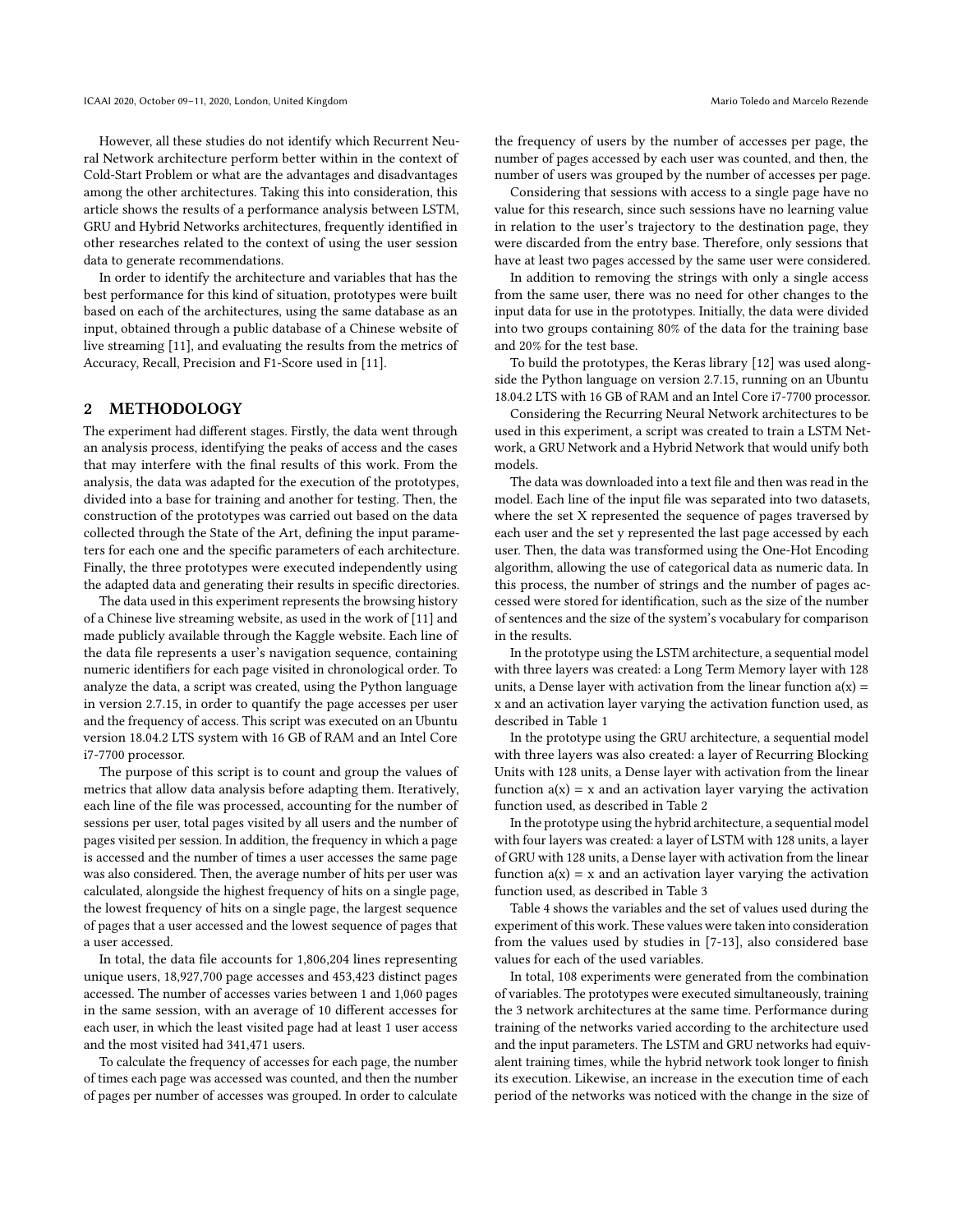<span id="page-2-4"></span>

# <span id="page-2-0"></span>Figure 1: Left image: the frequency of visits to each page by the number of times the page was accessed. Right image: frequency of visits to each page by the number of users.

# Table 1: LSTM prototype architecture

| Laver       | Input               | Output              |
|-------------|---------------------|---------------------|
| Input Layer | (None, $40, 4862$ ) | (None, $40, 4862$ ) |
| <b>LSTM</b> | (None, 40, 128)     | (None, 128)         |
| Dense       | (None, 128)         | (None, 4862)        |
| Activation  | (None, 4862)        | (None, 4862)        |

# Table 2: GRU prototype architecture

<span id="page-2-1"></span>

| Layer       | Input            | Output              |
|-------------|------------------|---------------------|
| Input Layer | (None, 40, 4862) | (None, $40, 4862$ ) |
| <b>GRU</b>  | (None, 40, 128)  | (None, 128)         |
| Dense       | (None, 128)      | (None, 4862)        |
| Activation  | (None, 4862)     | (None, 4862)        |

### Table 3: Hybrid prototype architecture

<span id="page-2-2"></span>

| Layer       | Input               | Output              |
|-------------|---------------------|---------------------|
| Input Layer | (None, 40, 4862)    | (None, $40, 4862$ ) |
| <b>GRU</b>  | (None, $40, 4862$ ) | (None, 128)         |
| <b>LSTM</b> | (None, 40, 128)     | (None, 128)         |
| Dense       | (None, 128)         | (None, 4862)        |
| Activation  | (None, 4862)        | (None, 4862)        |

# Table 4: List of variables and values used in this experiement

<span id="page-2-3"></span>

| Variable                   | Values                         |
|----------------------------|--------------------------------|
| <b>Activation Function</b> | softmax, tanh and sigmoid      |
| Optimizer                  | SGD, Adam, RMSProp and Adagrad |
| <b>Batch Size</b>          | 64, 128, 256                   |
| Epochs                     | 20, 50, 100                    |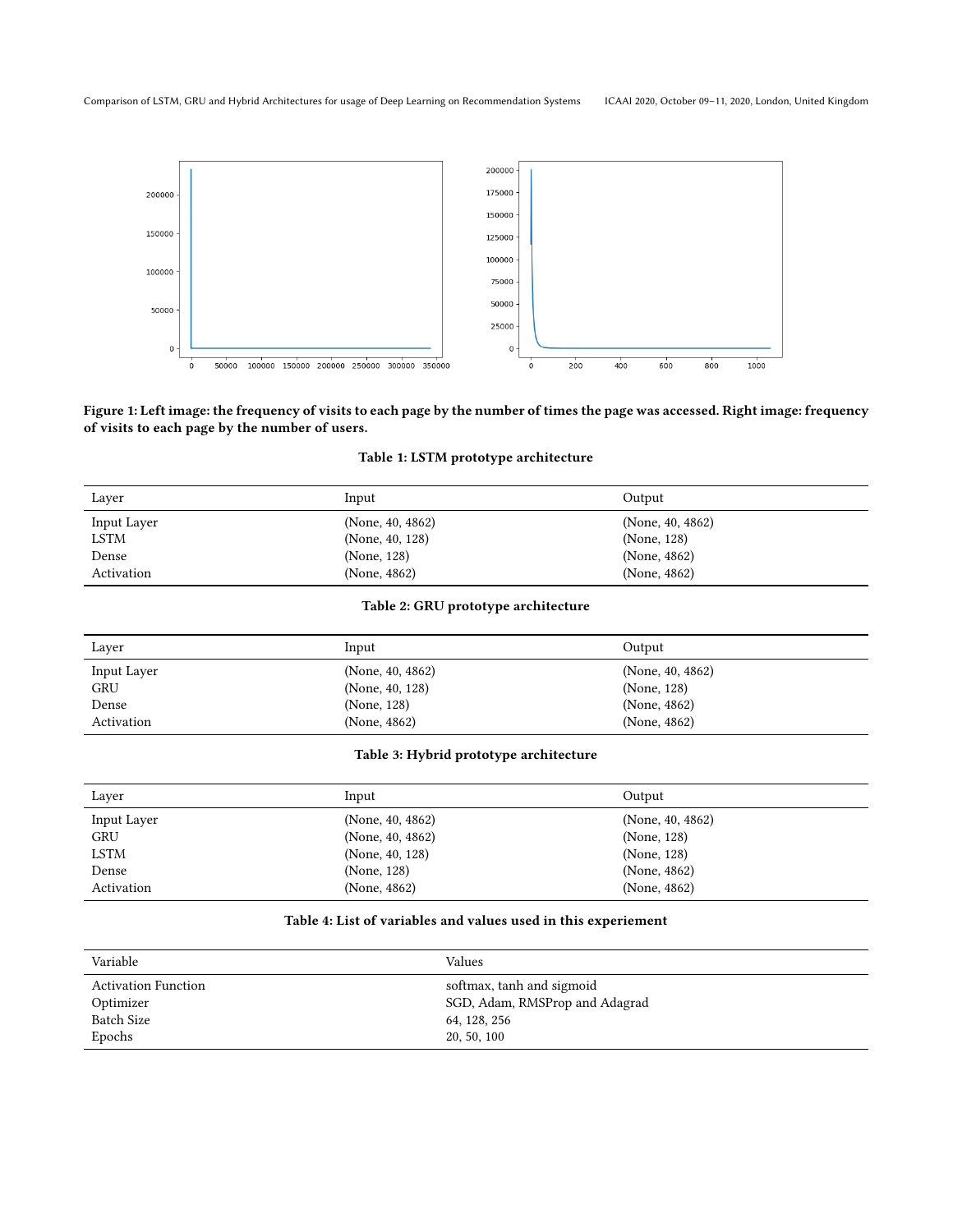#### <span id="page-3-0"></span>ICAAI 2020, October 09-11, 2020, London, United Kingdom Mario Toledo and Marcelo Rezende



Figure 2: Graphic representation of the general average of the metrics



Figure 3: Graphic representation of the metrics by activation function and architecture.

the batch, while the parameters such as activation function and optimizer had low variation in terms of performance during the training.

# 3 RESULTS

From the results generated, the general average of each of the evaluation metrics was calculated, as shown in Figure [1.](#page-2-4) The data demonstrated a greater generalization of the GRU architecture as for the other variables in the model, having a good performance in a greater number of scenarios than the other architectures, while the Hybrid Network architecture had a good performance in a smaller number of scenarios.

Grouping the results by the activation function, it is possible to analyze the performance of the architectures from the functions

used in training the model of this experiment. Figure [2](#page-3-0) shows that the softmax function presents better performance compared to the other functions used, while the hyperbolic tangent had the lowest performance among the other functions used.

When analyzing the results from the number of epochs used, it is clear that the greater the number of epochs, the greater the quality of the results. This happens regardless of the other parameters used, but the value has little influence on increasing the values of the metrics, slightly improving the results, as described in Figure [4](#page-4-0)

The optimizers were the values that most influenced the evaluated metrics. The results with higher values are related to the use of the RMSProp optimizer, especially when used in conjunction with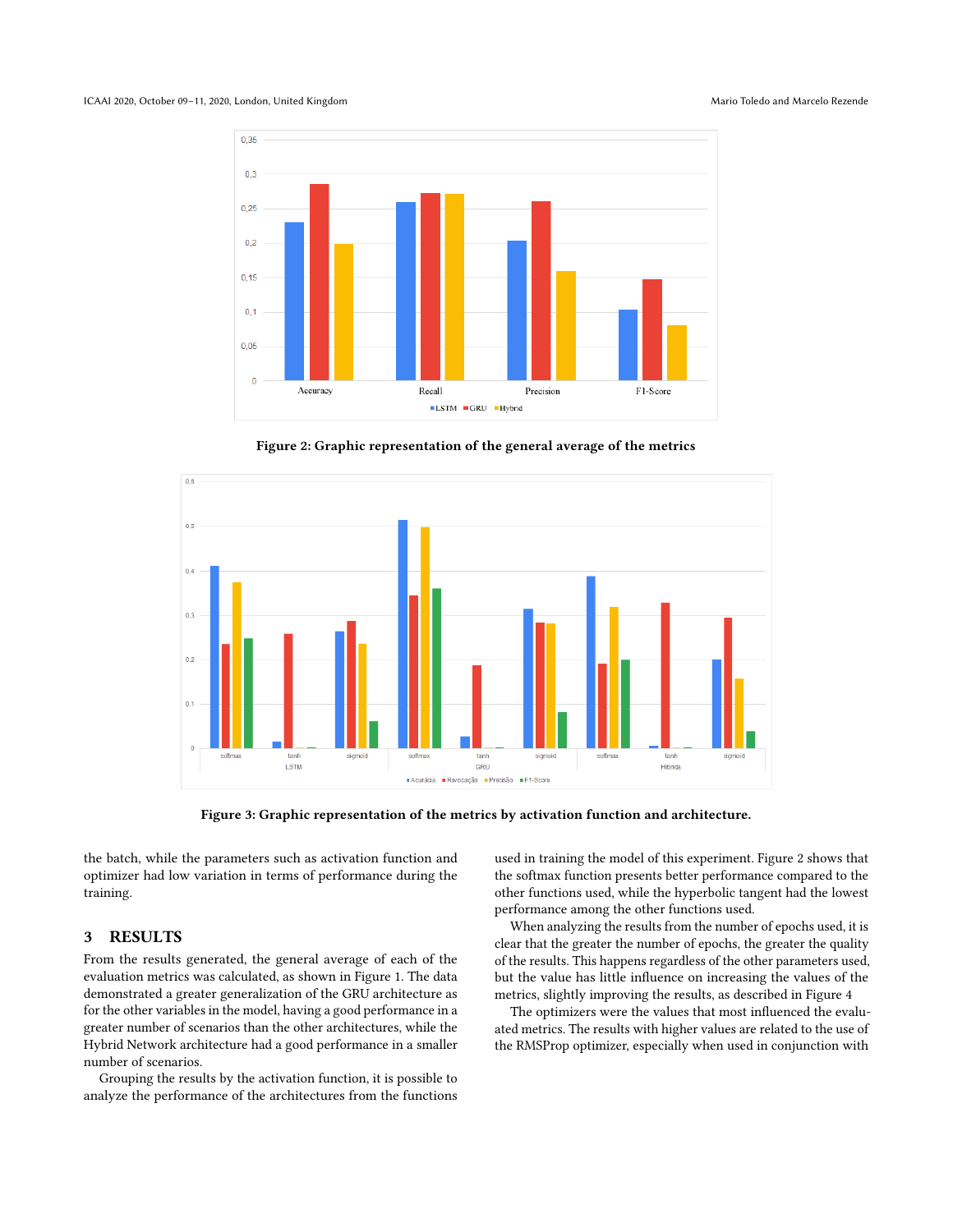<span id="page-4-0"></span>Comparison of LSTM, GRU and Hybrid Architectures for usage of Deep Learning on Recommendation Systems ICAAI 2020, October 09–11, 2020, London, United Kingdom



Figure 4: Graphics representation of the metrics by number of epochs and achitecture

<span id="page-4-1"></span>

Figure 5: Graphic representation of the metrics by optimizer and architecture

the GRU architecture. However, the results related to the LSTM architecture combined with the use of the RMSProp optimizer showed higher results when a smaller batch size was used.

The Adam and Adagrad optimizers proved to be strongly linked to the use of the number of epochs used, where the greater the number of epochs, the greater the values of the metrics evaluated. However, when compared to each other, Adam presents higher

values of the metrics evaluated in relation to Adagrad. The experiments that used the SGD optimizer had the lowest results regardless of the architecture used, as described in Figure [4](#page-4-0)

The variation in the batch size showed different behaviors in the evaluated results, according to the values used as input parameters. When using the LSTM architecture with the RMSProp optimizer, the analyzed metrics decreased as the batch size increased, while the use of the GRU architecture had little impact on the results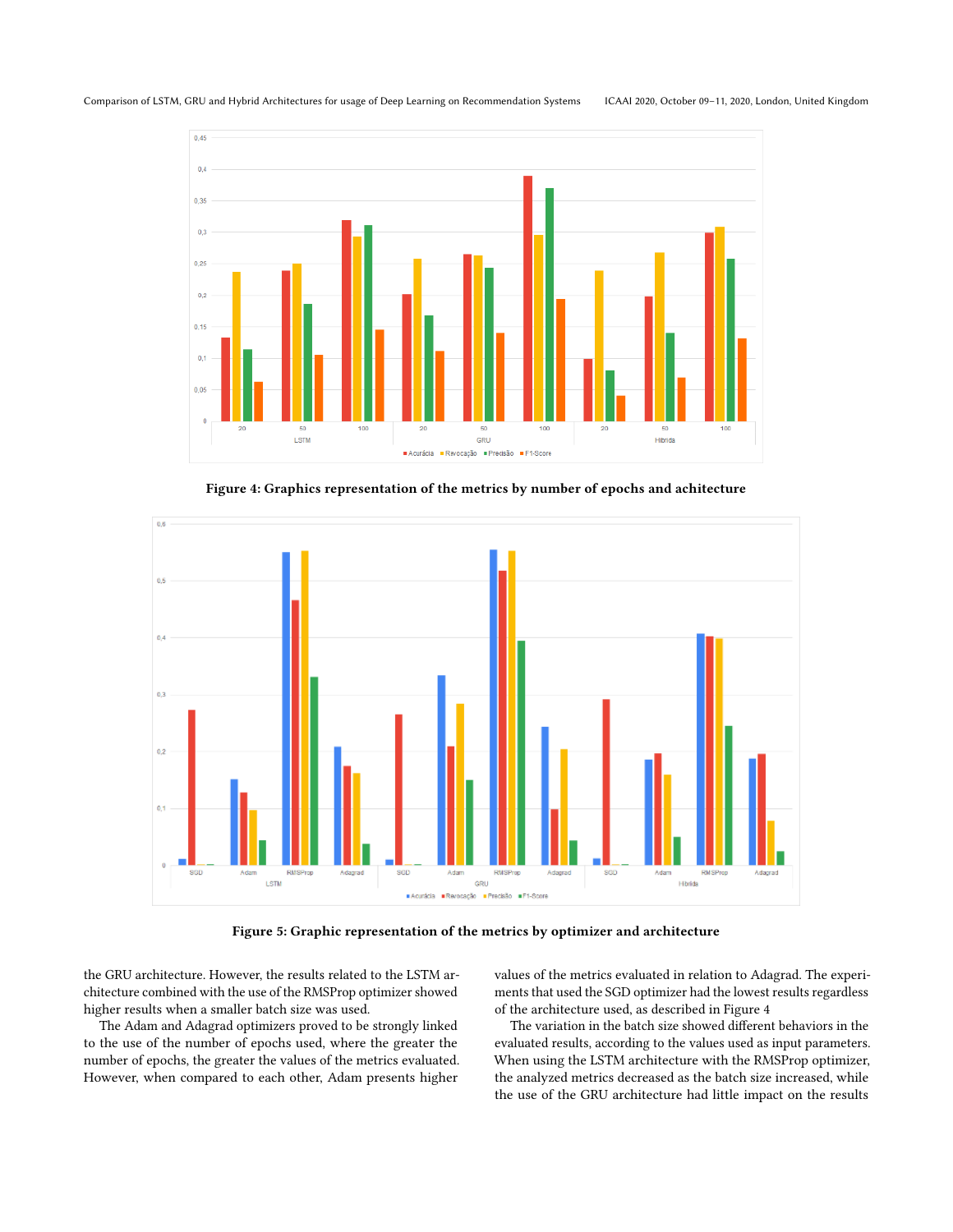

Figure 6: Graphic representation of the metrics by batch size and architecture

using the same parameters. However, the use of other optimizers from the same parameters, varying the batch size, had the same behavior regardless of the architecture used, as described in Figure [5](#page-4-1)

When analyzing the results from the network architecture used, we can see a superior performance of the GRU architecture, obtaining higher values of Accuracy and F1-Score with greater frequency compared to other architectures. The LSTM architecture is superior in specific cases, while the Hybrid Network does not demonstrate superior performance in any case if compared using the mentioned evaluation metrics.

However, the performance of the architectures varies according to the combination of the parameters used. The GRU architecture has higher values of Accuracy and F1-Score when used in conjunction with the RMSProp optimizer and softmax activation function, also having higher values according to the batch size. In other words: the higher batch size when using GRU Networks together with the RMSProp optimizer, the better its performance will be.

Likewise, the LSTM architecture had a superior performance when compared to the other networks when used in conjunction with the sigmoid activation function and the RMSProp optimizer, regardless of the batch size of the in these cases.

# 4 CONCLUSION

From the results obtained, in general, the results show a better performance of the architecture of Recurring Blocking Units in most scenarios compared to the other two architectures. While the Recall measurement appears with similar values in most scenarios for the three architectures, the Accuracy and Precision measurements are considerably higher when using GRU, resulting in a higher F1-Score. The Hybrid model, on the other hand, presented lower results than other architectures between all the evaluation metrics.

It was also possible to identify the performance of the architectures from the variables used in the model. The softmax function proved to be more effective than the other activation functions used in the model, obtaining high Accuracy and Precision values when used, while the hyperbolic tangent function had significantly lower results than the other activation functions.

Likewise, the use of the RMSProp optimizer ensured superior results to the other optimizers, while the use of SGD yielded inferior results to the others obtained. The variation in the number of epochs used in the training of the models, on the other hand, improved as the variable grew, while the change in the batch size had little influence on the results.

When compared to the results of the works reviewed in the State of the Art of this research, the results obtained through the execution of the built prototypes were superior to the others when specific combinations of parameters were used. It was possible to observe that the works reviewed in the State of the Art did not mention the use of optimizers in their models, while the variation of optimizers during the training of the networks of this research showed a great difference in the increase of the metrics evaluated.

Within the context of this experiment, the use of GRU, combined with the use of RMSProp as the optimizer and the use of softmax as the activation function, is suggested for use of the browsing history as an alternative to Recommendation Systems in a Cold-Start Problem situation, as a result of its performance observed in the results compared to the architectures identified in the works as those of [\[7-](#page-6-4)[10\]](#page-6-6).

For future works, it is recommended to modify the variables used, being able to add new values or add new variables to the model in order to improve it. In addition to the stipulated variables, other Recurrent Neural Network architectures can be tested under the same conditions as the experiment in this work in order to verify their performance regarding the architectures used. In particular,